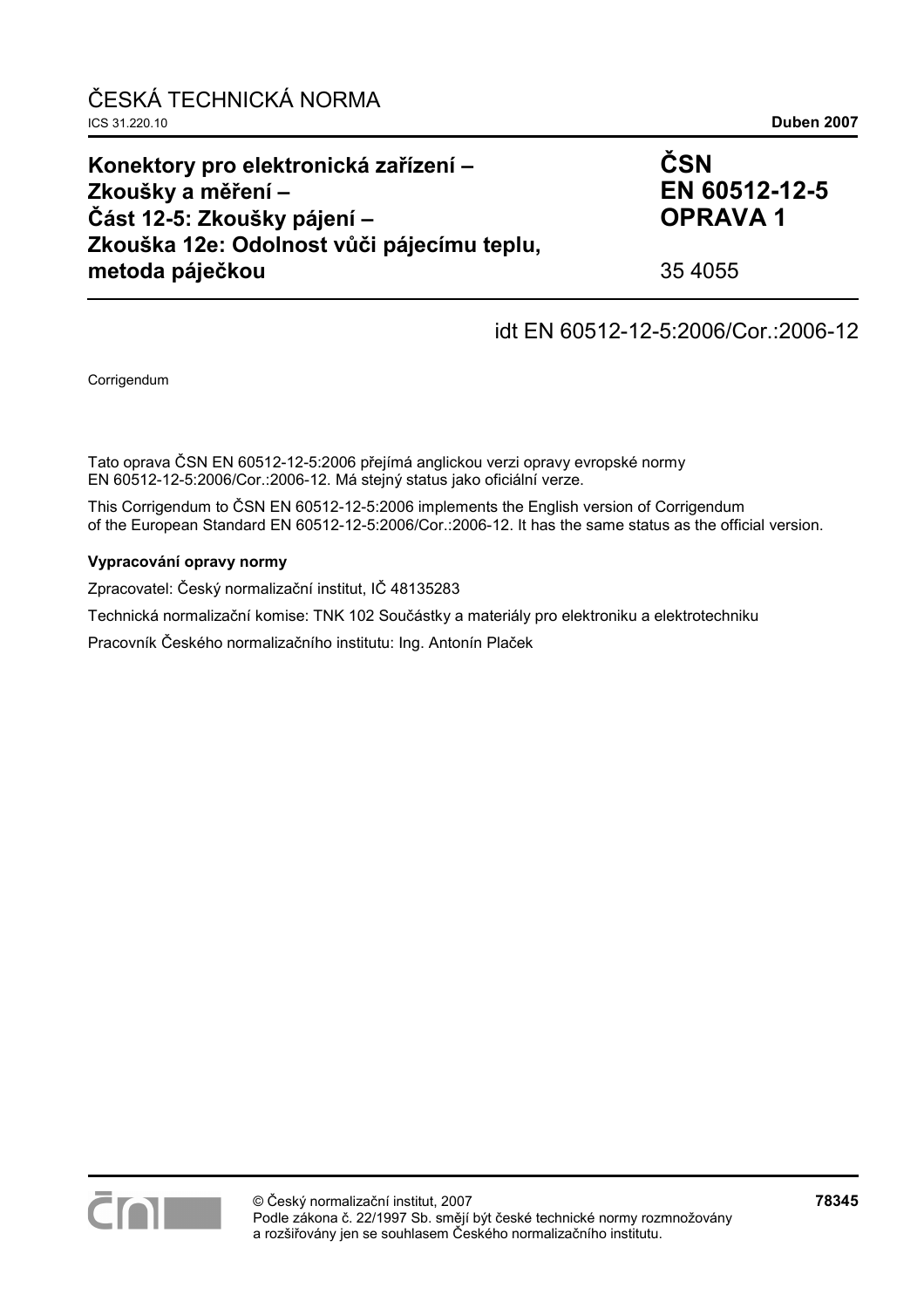

Corrigendum to EN 60512-12-5:2006

English version

\_\_\_\_\_\_\_\_\_\_\_

**Foreword** 

**Replace** the last paragraph by:

Annex ZA has been added by CENELEC.

**Add** Annex ZA (see overleaf):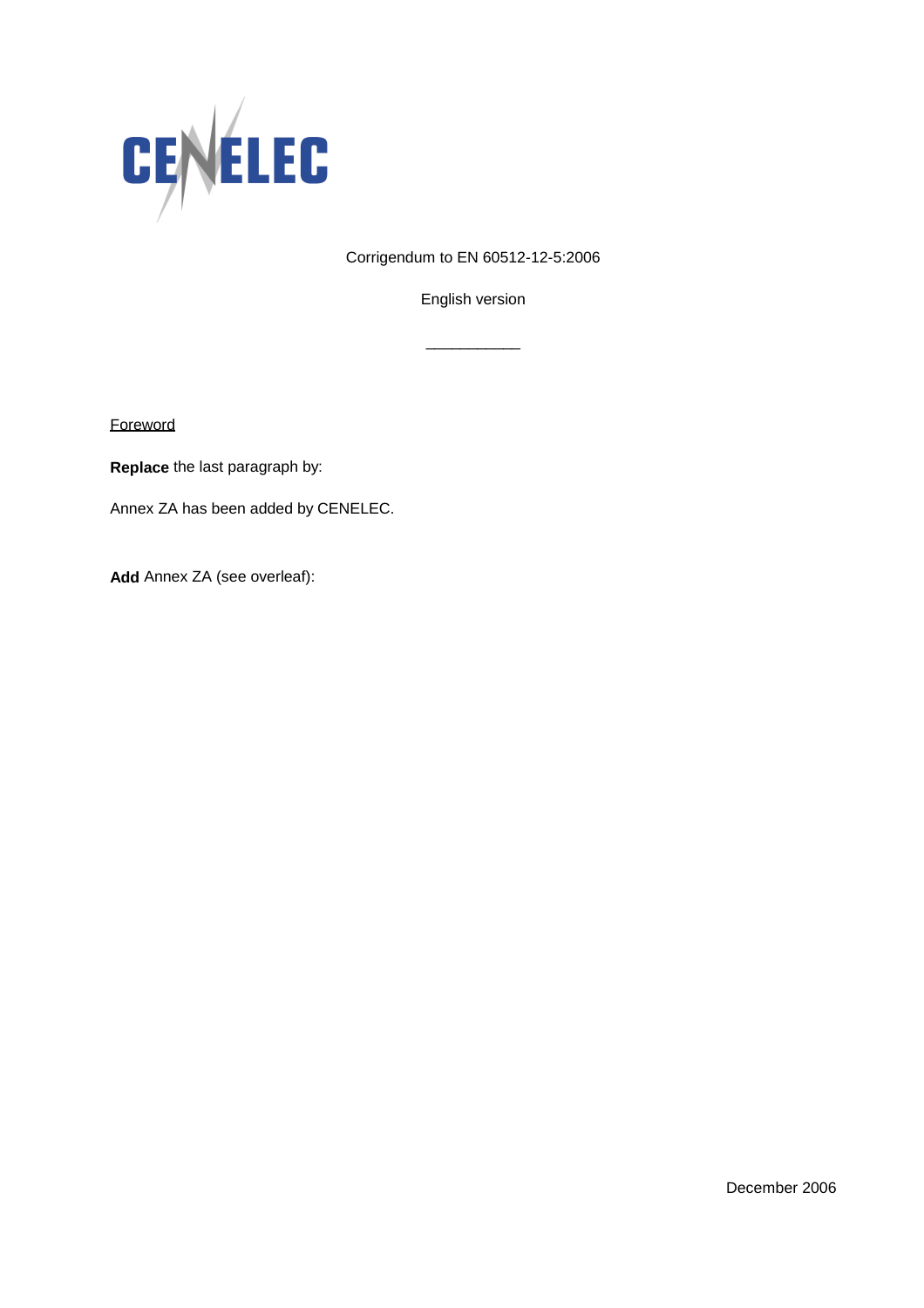# **Annex ZA**

## (normative)

## **Normative references to international publications with their corresponding European publications**

The following referenced documents are indispensable for the application of this document. For dated references, only the edition cited applies. For undated references, the latest edition of the referenced document (including any amendments) applies.

NOTE When an international publication has been modified by common modifications, indicated by (mod), the relevant EN/HD applies.

| Publication              | Year         | Title                                                                                                                                          | EN/HD          | Year       |
|--------------------------|--------------|------------------------------------------------------------------------------------------------------------------------------------------------|----------------|------------|
| IEC 60068-2-20<br>$+ A2$ | 1979<br>1987 | Environmental testing<br>Part 2: Tests - Test T: Soldering                                                                                     | HD 323.2.20 S3 | 1988       |
| IEC 60512-1-1            | $-1)$        | Connectors for electronic equipment - Tests EN 60512-1-1<br>and measurements<br>Part 1-1: General examination - Test 1a:<br>Visual examination |                | $2002^{2}$ |

\_\_\_\_\_\_\_\_\_\_\_

j

<sup>1)</sup> Undated reference.

<sup>2)</sup> Valid edition at date of issue.